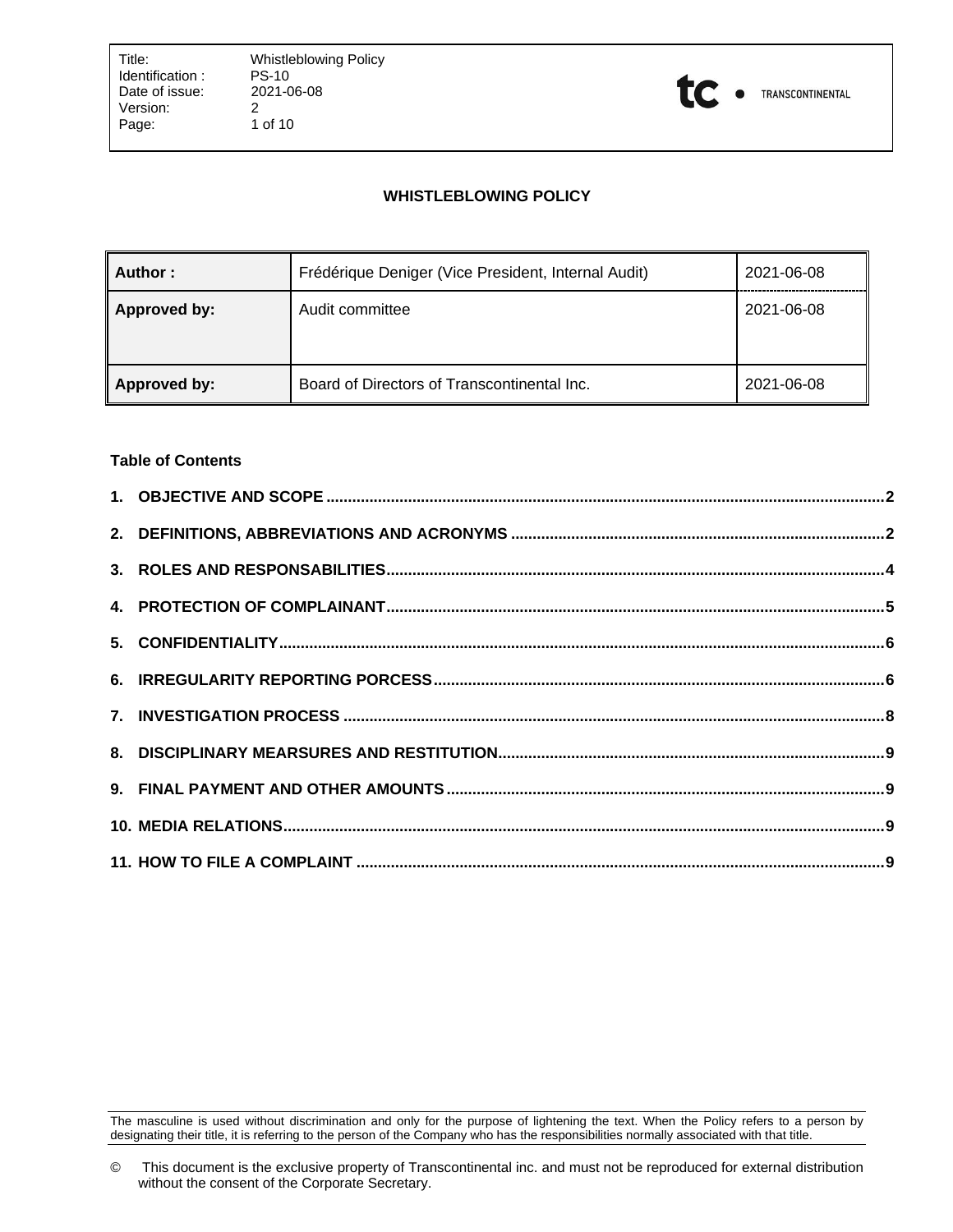

## <span id="page-1-0"></span>**1. OBJECTIVE AND SCOPE**

- 1.1 Transcontinental inc. believes in the value of sound and responsible governance practices. This policy is part of this process.
- 1.2 Transcontinental inc. intends to promote honest and consistent behavior within its organization by setting clear guidelines and assigning responsibilities in order to properly oversee governance.
- 1.3 This policy:
	- 1.3.1 is based on Transcontinental's values of respect, integrity and honesty and is an important element of the control environment in order to contribute to the Corporation's integrity;
	- 1.3.2 helps its employees to comply with the Code of Conduct;
	- 1.3.3 dictates the procedures to be followed when an employee, a third party or any other person related to Transcontinental witnesses or has knowledge of a targeted act;
	- 1.3.4 applies to all instances where allegations of fraud, irregularities, corruption, embezzlement, non-compliant activities, theft or other criminal or unethical acts, as defined by this policy, arise involving both employees and third parties;
	- 1.3.5 replaces all previous communications from the Corporation in this regard (memoranda, guidelines, policies, procedures, etc.) except for the Corporation's Code of Conduct.
- 1.4 Transcontinental intends to conduct a full investigation following any allegation of a targeted act, regardless of the seniority, position or title of the suspected person or the nature of his relationship with the Corporation.

## <span id="page-1-1"></span>**2. DEFINITIONS, ABBREVIATIONS AND ACRONYMS**

#### **Terms - Definitions**

| CEO:               | President and Chief Executive Officer.                                                                                                                                                        |
|--------------------|-----------------------------------------------------------------------------------------------------------------------------------------------------------------------------------------------|
| CFO:               | <b>Chief Financial Officer.</b>                                                                                                                                                               |
| CLO:               | Chief Legal Officer and Corporate Secretary.                                                                                                                                                  |
| Corporation:       | Transcontinental Inc., its subsidiaries and the legal entities controlled by them.                                                                                                            |
| <b>Corruption:</b> | The act of offering, giving, soliciting, or accepting an inappropriate reward or<br>incentive that could influence the decision, the decision-making process or the<br>actions of any person. |
| <b>CHRO:</b>       | Chief Human Resources Officer.                                                                                                                                                                |
| <b>Fraud:</b>      | An offence under the <i>Criminal Code</i> of Canada. This term describes an event or                                                                                                          |

The masculine is used without discrimination and only for the purpose of lightening the text. When the Policy refers to a person by designating their title, it is referring to the person of the Company who has the responsibilities normally associated with that title.

<sup>©</sup> This document is the exclusive property of Transcontinental inc. and must not be reproduced for external distribution without the consent of the Corporate Secretary.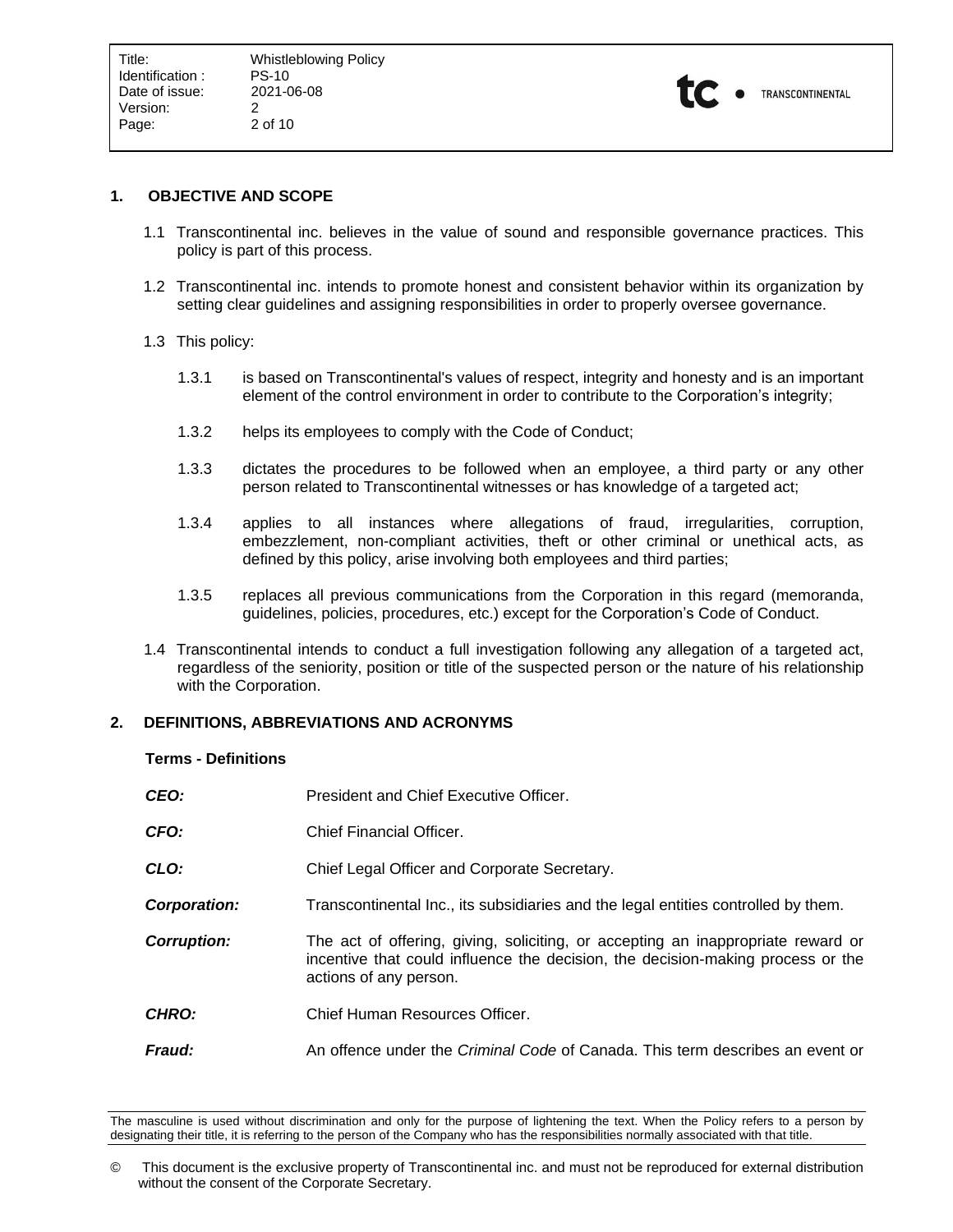Title: Whistleblowing Policy<br>
Identification: PS-10 3 of 10



situation where the existence of: 1) deception; 2) a loss and a profit; and 3) one or more victim (s) has been established and proven, for each element thereof.

This term also includes any intentional act committed by one or more members of management, other employees or third parties, which involves the use of deception to obtain an improper or illegal advantage. It can be used to refer to misstatements due to fraudulent financial reporting and misstatements resulting from misappropriation of assets.

Fraudulent financial reporting involves intentional misstatements or omissions of amounts or other information in financial statements to mislead users of financial statements.

- *Investigation Team:* Any person appointed by the Vice President of Internal Audit to conduct the investigation, including any person to whom the Vice President of Internal Audit may have delegated an investigation. Managers or other employees who have knowledge of any targeted acts are excluded and are not considered part of the investigation team.
- *Irregularity:* Irregularities include:
	- a departure from current accounting standards (for more information, please refer to the CPA Canada Handbook) or other similar accounting principles used by the Corporation in the preparation of its financial statements;
	- manipulation of accounting records with the intent to conceal or alter legitimate financial or operating results;
	- pressure or directive from a manager or employee to commit a targeted act;
	- misappropriation of or unauthorized access to documents, databases, intellectual property, computer systems, logged messages or data or technologies used by the Corporation;
	- an intentional falsification or alteration of a document, contract, agreement or any other document;
	- misleading statements;
	- collusion, real or perceived as such, between two or more persons, with the intent to commit an act to deliberately circumvent internal controls;
	- unusual compensation, rights or benefits received by the Corporation's employees and/or third parties in exchange for goods, services, advantages or gains, whether such consideration is real or perceived as such;
	- an undisclosed financial interest between an employee and any other person or entity that delivers or receives money or services from that employee in the course of this person or entity's business with the Corporation;
	- breach of a law or a regulation related to the relationship between the targeted person and the Corporation;
	- claims for unwarranted or ineligible expenses;

The masculine is used without discrimination and only for the purpose of lightening the text. When the Policy refers to a person by designating their title, it is referring to the person of the Company who has the responsibilities normally associated with that title.

<sup>©</sup> This document is the exclusive property of Transcontinental inc. and must not be reproduced for external distribution without the consent of the Corporate Secretary.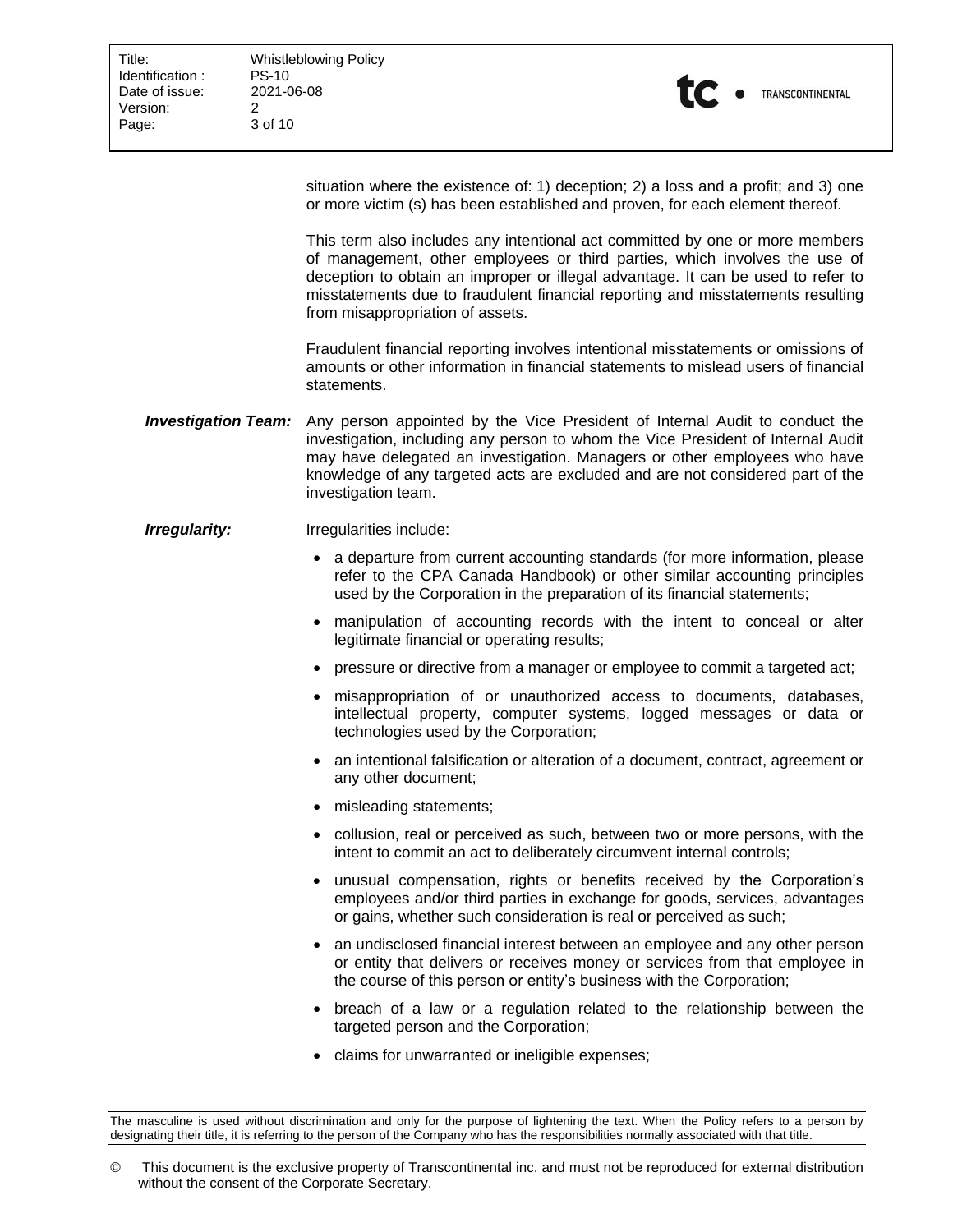| <b>Whistleblowing Policy</b><br><b>PS-10</b><br>2021-06-08<br>2<br>4 of 10                                                                         |
|----------------------------------------------------------------------------------------------------------------------------------------------------|
|                                                                                                                                                    |
| • theft or vandalism of the Corporation's assets;                                                                                                  |
| a breach of a Corporation policy;                                                                                                                  |
| disclosure of confidential information;                                                                                                            |
| intrusion into the Corporation's computer networks as well as any other form<br>of attack;                                                         |
| any unethical behavior, and                                                                                                                        |
| theft of intellectual property or monetary assets held or administered by the<br>Corporation, including cash, checks, transfers, trust funds, etc. |
|                                                                                                                                                    |

- **Loss:** An adverse effect or disadvantage resulting from the deprivation of a resource or of a right to seize an opportunity from which the Corporation would have legitimately benefited in other circumstances.
- *Misappropriation:* Appropriation for a wrong or dishonest use, embezzlement or theft. Misappropriation of assets involves the theft of an entity's assets (IFRS, SAS 99, CPA Canada Handbook - CAS 240).

# *Non-compliant*

- *Activity:* Any illegal action or failure to comply with laws, regulations, policies, contractual obligations or other mandatory standards.
- **Targeted act:** For the purposes of this policy, the term "targeted act" includes allegations of fraud, irregularity, corruption, embezzlement, non-compliant activity, theft or any criminal or unethical act. For clarity, any allegations of harassment or violence covered by the Policy Against Harassment in the Workplace will be dealt with in accordance with the provisions of that Policy.
- **Theft :** An offence under the *Criminal Code* of Canada. It consists of stealing, taking or removing corporate or personal property, including intellectual property, monetary property or other physical goods, without appropriate authorization.
- **Third party :** Any person/entity having a direct or indirect business relationship with the Corporation, including:
	- directors;
	- customers;
	- suppliers; and
	- consultants.

# <span id="page-3-0"></span>**3. ROLES AND RESPONSIBILITIES**

*Vice President of Internal Audit (should he be the subject of the allegation himself, the CLO assumes these responsibilities)*

- Perform a preliminary review of the facts to determine whether the nature of the alleged irregularity requires a thorough investigation and provide the Chair of the Board with preliminary findings and

The masculine is used without discrimination and only for the purpose of lightening the text. When the Policy refers to a person by designating their title, it is referring to the person of the Company who has the responsibilities normally associated with that title.

<sup>©</sup> This document is the exclusive property of Transcontinental inc. and must not be reproduced for external distribution without the consent of the Corporate Secretary.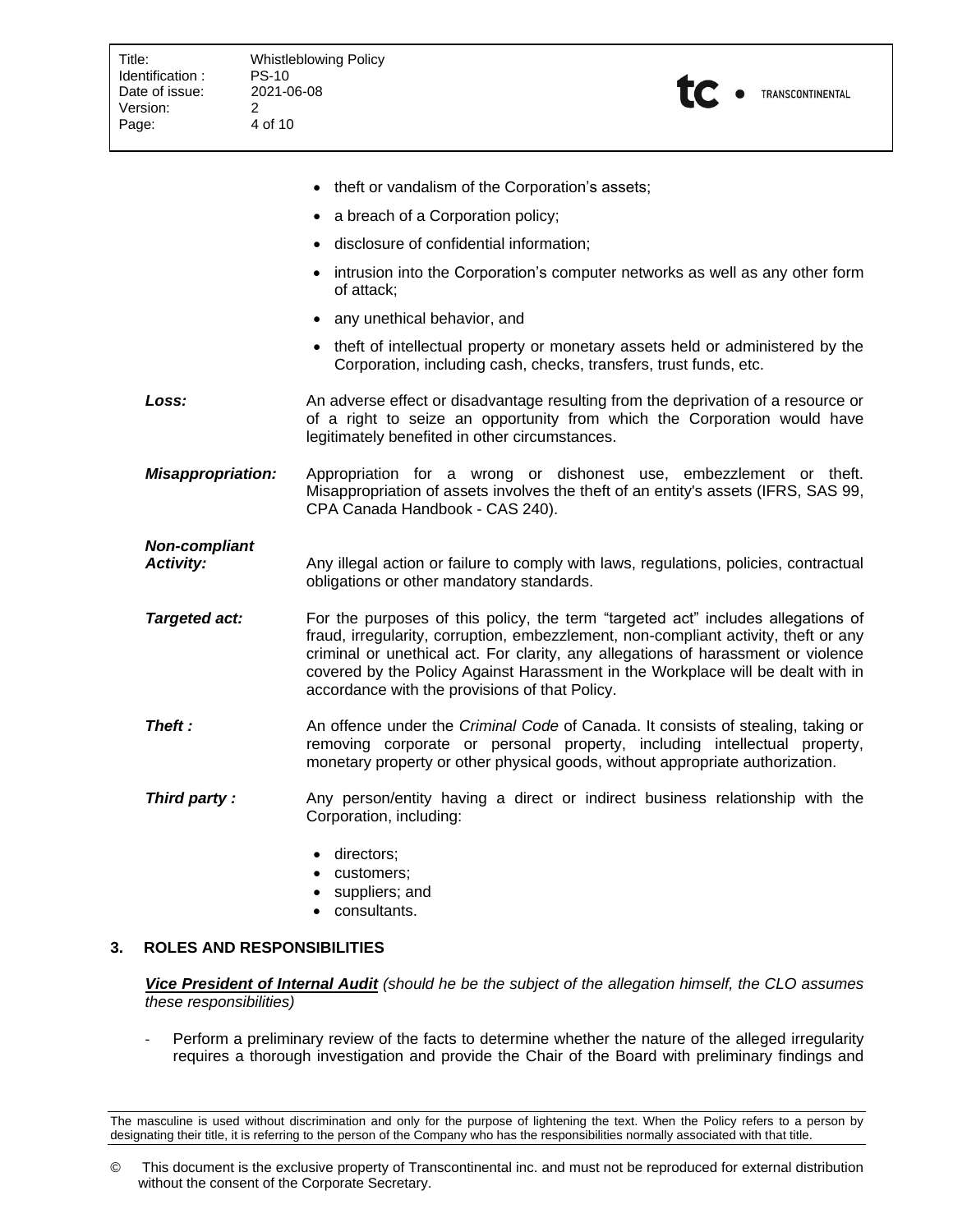Title: Whistleblowing Policy<br>
Identification: PS-10 5 of 10



recommendations;

- Conduct or coordinate the investigation of the targeted acts;
- Take the necessary measures to prevent the theft, alteration or destruction of documents or evidence relevant to the investigation;
- Prepare the conclusions of the investigation;
- Inform the Chair of the Board of the findings of the investigation;
- Issue recommendations on what actions are to be taken by management following the investigation and what controls are to be implemented to prevent the recurrence of the targeted act;
- Present, on a quarterly basis, a summary of complaints received and ongoing investigations to the Chair of the Board and the Audit Committee; and
- Report to the external auditors all relevant information related to the investigation.

## *Manager or supervisor*

- When a possible irregularity is suspected or if notified by an employee, a third party or any other individual, a manager or supervisor shall:
	- $\circ$  Not discuss the allegations with anyone;
	- $\circ$  Not take any action against the person or persons targeted by the allegations;
	- $\circ$  Not undertake any investigation procedures or other type of actions that could raise suspicions of the targeted person or persons; and
	- o Immediately notify the Vice President of Internal Audit or the CLO (*should the Vice President of Internal Audit be the subject of the allegation)*.
- Once the allegations have been reported to the Vice President of Internal Audit, the manager or supervisor shall not discuss the allegations with any other person or take any action unless authorized by the Vice President of Internal Audit or the Chair of the Board; and
- Is responsible to implement recommendations issued by internal audit once the investigation is completed.

## *Investigation team members*

- Conduct the investigation.

## *Complainant / witness*

- As soon as he suspects a targeted act:
	- $\circ$  The employee must notify Transcontinental by following the procedure described in section 6 of this policy; and
	- o A third party must notify Transcontinental by following the procedure described in section 6 of this policy.

# <span id="page-4-0"></span>**4. PROTECTION OF COMPLAINANT**

4.1 This policy protects the complainant against any form of retaliation for any complaint, provided that the complaint or the testimony is:

The masculine is used without discrimination and only for the purpose of lightening the text. When the Policy refers to a person by designating their title, it is referring to the person of the Company who has the responsibilities normally associated with that title.

<sup>©</sup> This document is the exclusive property of Transcontinental inc. and must not be reproduced for external distribution without the consent of the Corporate Secretary.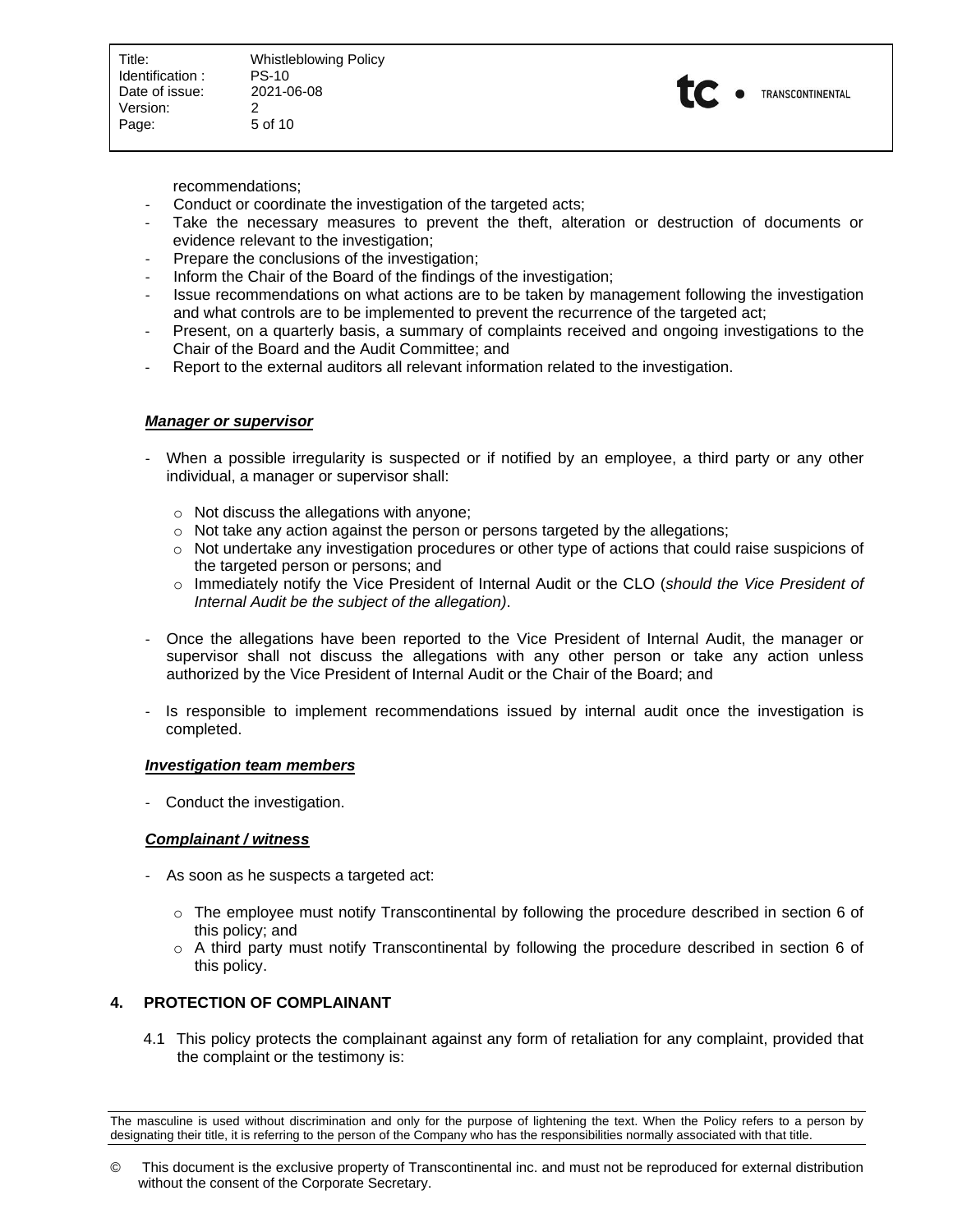

- 4.1.1 submitted in good faith, consistent with Transcontinental's values, including respect for others, without malice and without false allegations;
- 4.1.2 based on the witness or complainant's reasonable belief that the conduct or issue targeted by the complaint constitutes or may constitute a targeted act; and
- 4.1.3 without seeking personal gain or advantage.
- 4.2 This means that Transcontinental as well as its directors, officers, managers and employees shall not terminated/fire, threaten, harass, discipline, withhold or suspend the salary and/or benefits, demote, transfer or take any other punitive measure against an employee who, in good faith, reports any concerns, makes a complaint or reports a wrongdoing and/or provides information or collaborates in an investigation or legal proceedings.
- 4.3 Transcontinental must consider any form of retaliation taken against a complainant or a witness as a serious violation of this policy, that is subject to disciplinary action up to and including dismissal. This protection and the limit of this protection extend to any person who provides information related to an investigation, including an internal investigation.

## <span id="page-5-0"></span>**5. CONFIDENTIALITY**

- 5.1 Each complaint or concern will be treated confidentially. The anonymity of the author of the complaint will be, if desired and as much as possible, preserved.
- 5.2 The Chair of the Board, the Vice-President of internal audit as well as all the persons designated by them and/or all persons informed of the irregularities must take great care, throughout the investigation of allegations of the targeted act to:
	- 5.2.1 Not make any false accusations and ensure that suspected individuals do not learn that an investigation is underway.
	- 5.2.2 Ensure the confidentiality of all details and results of the investigation.
- 5.3 Only members of the investigation team have the right to discuss among themselves the details of the allegations and the investigation. No other person may discuss the allegations unless authorized by the Chair of the Board or the Vice-President of Internal Audit.
- 5.4 The Chair of the Board and the Vice-President of Internal Audit, after consultation with the CLO, may disclose specific aspects of the investigation to potential witnesses, if their disclosure allows the investigation to move forward. However, at no time will details that may allow the identification of the complainant or witnesses be disclosed unless the Vice-President of Internal Audit deems it necessary for the purposes of the investigation.

## <span id="page-5-1"></span>**6. IRREGULARITY REPORTING PROCESS**

- 6.1 Employees and managers
	- 6.1.1 Any employee who is aware of or has reason to suspect that a targeted act has occurred or has been committed must immediately notify Transcontinental through the

The masculine is used without discrimination and only for the purpose of lightening the text. When the Policy refers to a person by designating their title, it is referring to the person of the Company who has the responsibilities normally associated with that title.

<sup>©</sup> This document is the exclusive property of Transcontinental inc. and must not be reproduced for external distribution without the consent of the Corporate Secretary.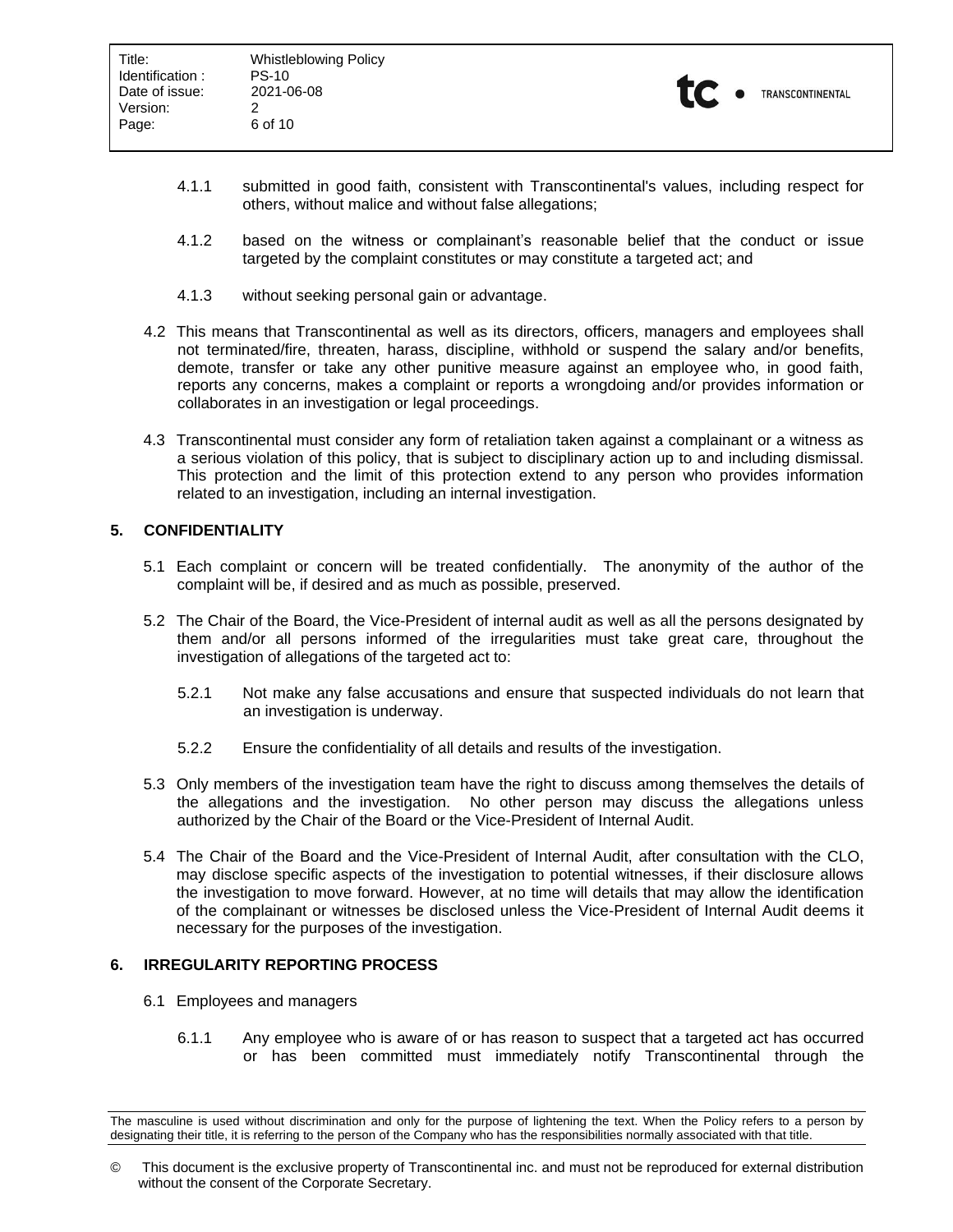

whistleblowing platform or by contacting a manager or the Vice-President of Internal Audit.

- 6.1.2 If the employee has reason to believe that his own supervisor may be involved, he must immediately notify the Vice-President of Internal Audit.
- 6.1.3 In the event that the employee does not wish to reveal his identity, he can use the whistleblowing platform.
- 6.1.4 Once the complaint is received by Transcontinental, the employee must no longer discuss the allegations unless authorized to do so by the Chair of the Board or by the Vice-President of Internal Audit.
- 6.1.5 When an employee informs a manager or a supervisor of any allegations of irregularity or is the manager or supervisor has reason to suspect that an irregularity occurred, he must immediately notify the Vice President of Internal Audit.
- 6.1.6 The manager or supervisor must not attempt to investigate the alleged irregularity.
- 6.1.7 Once the complaint is received by the Vice-President of Internal Audit, the employee and the manager or supervisor shall not discuss the allegations with anyone unless specifically requested by the Vice-President of Internal Audit.
- 6.1.8 Employees who knowingly formulate false allegations and do not act in good faith are subject to disciplinary action up to and including termination.
- 6.2 Third party
	- 6.2.1 Any third party who is aware of or has reason to suspect that a targeted act has occurred or has been committed must immediately notify Transcontinental by contacting the Vice-President of Internal Audit or by using the whistleblowing platform.
- 6.3 Vice President of Internal Audit
	- 6.3.1 When informed of a material allegation of a targeted act, the Vice President of Internal Audit notifies the Chair of the Board.
	- 6.3.2 If the alleged irregularity is important and he is unable to reach the Chair of the Board within twenty-four hours, he must inform the CEO or CFO.
	- 6.3.3 Following a preliminary examination of the facts and after determining whether the nature of the targeted act involved requires further investigation, the Vice President of Internal Audit reports to the Chair of the Board his findings and recommendations as to proceed with an investigation or to close the file. If an investigation is to be conducted, the Chair of the Board and the Vice President of Internal Audit determine who should be informed of the allegations and agree on the procedure to be followed.
	- 6.3.4 In the event that they determine that the potential financial losses can exceed \$300,000 or that the allegations can have a significant negative impact on Transcontinental's

The masculine is used without discrimination and only for the purpose of lightening the text. When the Policy refers to a person by designating their title, it is referring to the person of the Company who has the responsibilities normally associated with that title.

<sup>©</sup> This document is the exclusive property of Transcontinental inc. and must not be reproduced for external distribution without the consent of the Corporate Secretary.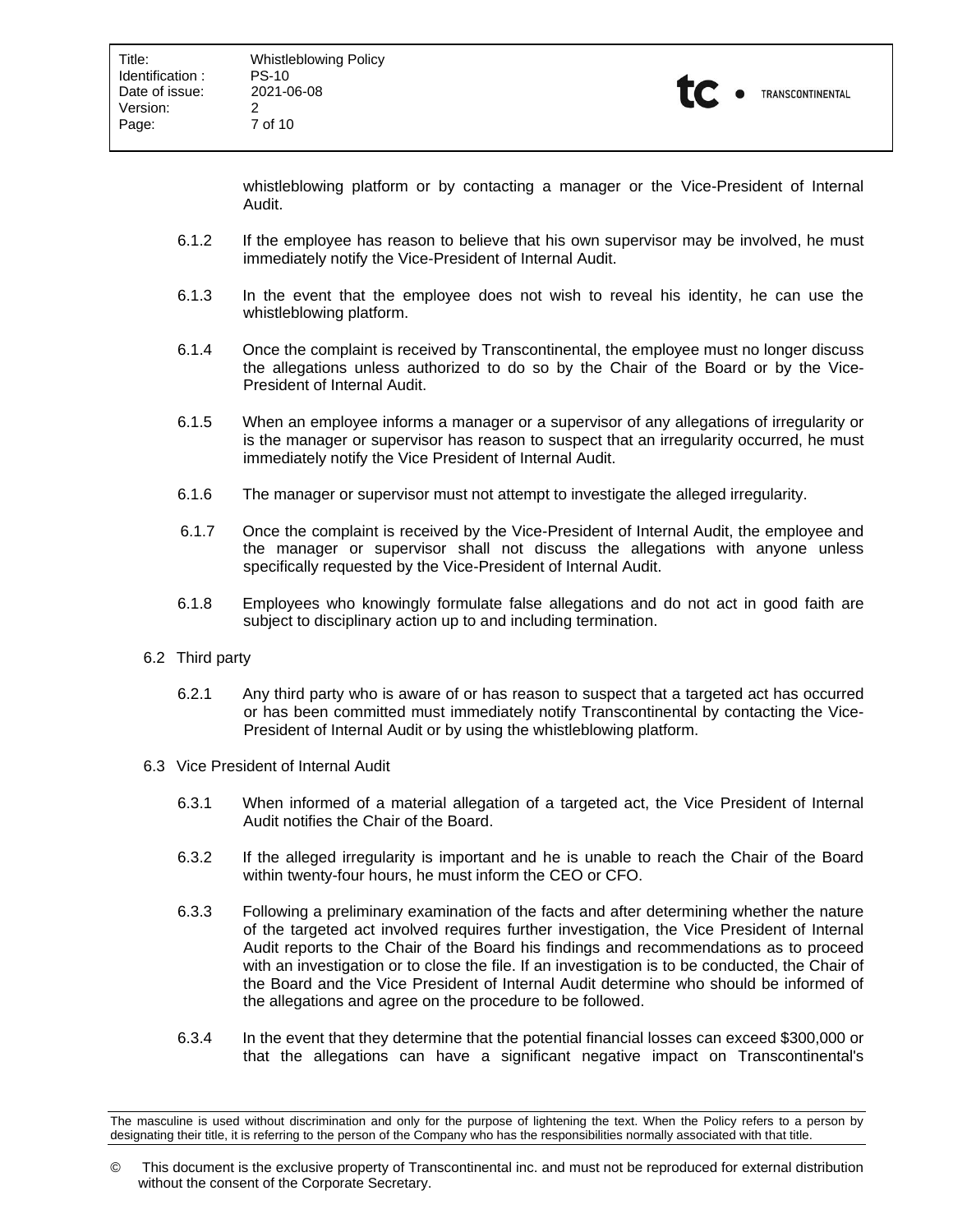

reputation, the Chair of the Board and the Vice-President of Internal Audit will assess the need to inform the CEO and the Chair of the Audit Committee of the allegations.

- 6.3.5 During the course of the investigation, the Vice-President of Internal Audit periodically informs the Chair of the Board (and the persons authorized by the Chair) of the progress and findings to date.
- 6.3.6 Once the investigation is completed, the Vice President of Internal Audit reports the findings to the Chair of the Audit Committee, the Chair of the Board, the CEO, the CFO, the CLO, the President of the relevant sector as well as to any other persons identified by the Chair of the Board.

## <span id="page-7-0"></span>**7. INVESTIGATION PROCESS**

- 7.1 Resources and protocol
	- 7.1.1 The Vice President of Internal Audit coordinates the investigation using the appropriate investigative resources.
- 7.2 Access to evidence and witnesses
	- 7.2.1 Members of the investigation team have:
		- 7.2.1.1 Access to all employees.
		- 7.2.1.2 Access to all relevant Corporation systems, emails, records and documents, including any confidential or personal information.
		- 7.2.1.3 The power to review, copy and/or remove the contents of the Corporation's files, desks or filing cabinets, in whole or in part, without having the obligation to notify anyone who has or could be responsible for their custody and without having the obligation to obtain the consent from that person, provided that such measures are within the scope of the investigation.
- 7.3 Suspension and retaliation
	- 7.3.1 In the event that a suspension is necessary or desirable, a letter of suspension should be prepared.
	- 7.3.2 In the event that the person concerned by the complaint is not suspended, measures must be taken so that he does not come into contact with the victim(s) and any other person involved in the investigation of the targeted act.
	- 7.3.3 Any form of retaliation against the victim or other person during the investigation should be treated as an additional complaint and reported to the Vice-President of Internal Audit.
- 7.4 Completion of the investigation
	- 7.4.1 Once the entire investigative process is completed, including any legal proceedings, the

The masculine is used without discrimination and only for the purpose of lightening the text. When the Policy refers to a person by designating their title, it is referring to the person of the Company who has the responsibilities normally associated with that title.

<sup>©</sup> This document is the exclusive property of Transcontinental inc. and must not be reproduced for external distribution without the consent of the Corporate Secretary.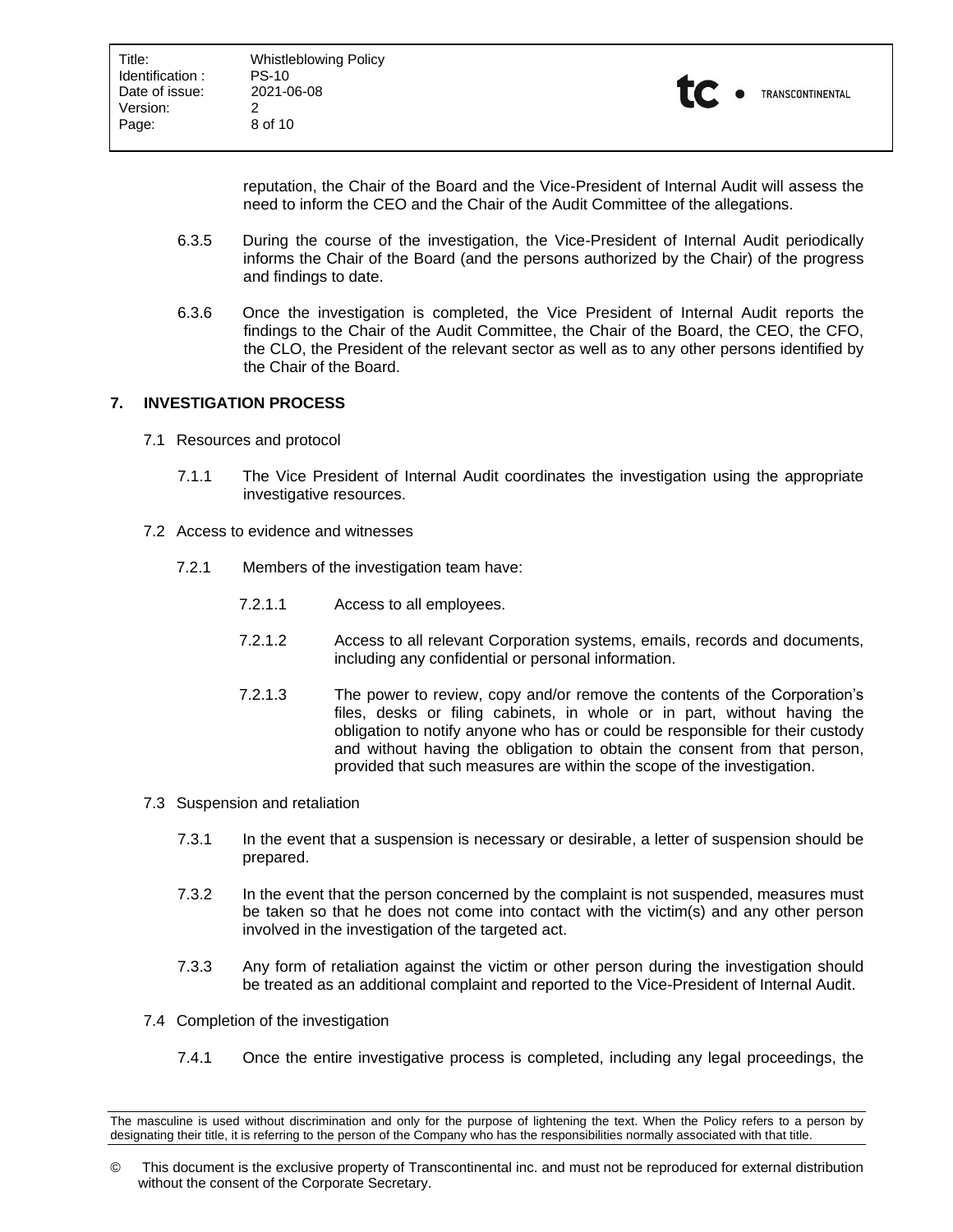

Vice President of Internal Audit returns all records, documents and other evidence to the appropriate department.

- 7.5 Report to the Audit Committee
	- 7.5.1 The Vice President of Internal Audit must issue to the Audit Committee and the external auditors a report on any complaint that may have important consequences for the Corporation.
	- 7.5.2 Each quarter, the Vice President of Internal Audit will report to the Audit Committee on the administration of this policy, the number and nature of complaints received, and the results of investigations performed.

#### <span id="page-8-0"></span>**8. DISCIPLINARY MEASURES AND RESTITUTION**

- 8.1 If the alleged irregularity is confirmed by the investigation, disciplinary measures, including dismissal, will be imposed by the appropriate hierarchical level, after approval by the Chair of the Board and any other person required, all in accordance with the human resources policies of Transcontinental.
- 8.2 Transcontinental makes all reasonable efforts, including obtaining restitution orders from the courts, to recover losses caused from offenders or any other appropriate source.

#### <span id="page-8-1"></span>**9. FINAL PAYMENT AND OTHER AMOUNTS**

- 9.1 Before issuing the final pay to any person directly or indirectly involved in a targeted act, the Human Resources department must communicate with the Legal Affairs and Internal Audit to determine whether any amounts should be deducted/withheld from payment pursuant to an agreement with the person and/or to compensate for losses incurred by the Corporation.
- 9.2 Any amount paid (other than the final pay) and/or any agreement with an employee directly or indirectly involved in a targeted act must be authorized beforehand by the CHRO and the Chair of the Board.

## <span id="page-8-2"></span>**10. MEDIA RELATIONS**

- 10.1 Any employee contacted by the media regarding an investigation or any allegations of irregularity should direct reporters to the person responsible for the Corporation's communications.
- 10.2 No allegation of irregularities or investigation should be discussed with the media by anyone other than the person responsible for the Corporation's communications or the person he has designated, after consultation with the CLO or the Vice-President of Internal Audit.

#### <span id="page-8-3"></span>**11. HOW TO FILE A COMPLAINT**

Any complaint under this policy may be submitted to Transcontinental as follows:

#### **A)** *By phone or via the Transcontinental ethics platform*

Telephone numbers and forms are available from the site administered by EthicsPoint:

The masculine is used without discrimination and only for the purpose of lightening the text. When the Policy refers to a person by designating their title, it is referring to the person of the Company who has the responsibilities normally associated with that title.

<sup>©</sup> This document is the exclusive property of Transcontinental inc. and must not be reproduced for external distribution without the consent of the Corporate Secretary.